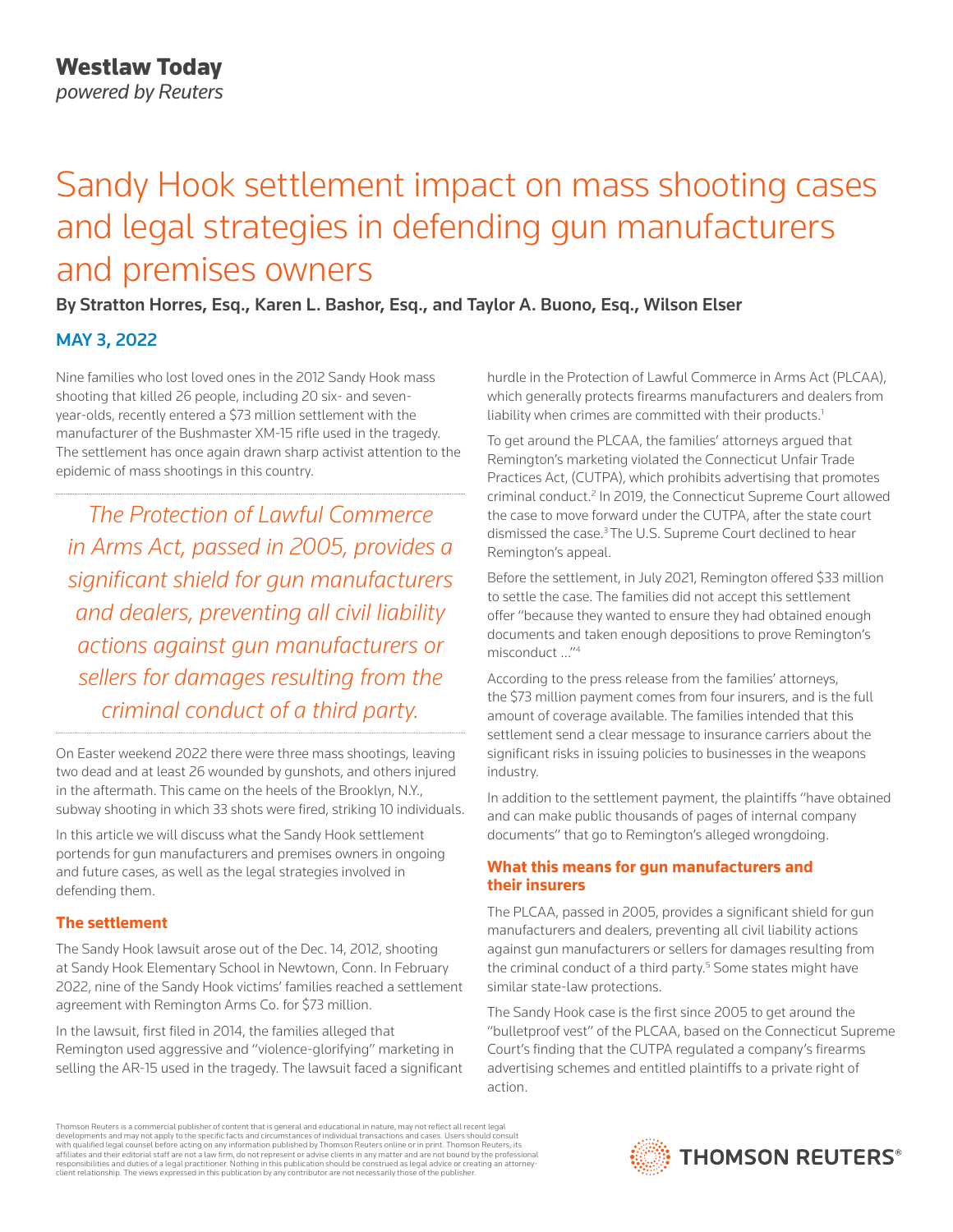In fact, in 2021, the Texas Supreme Court ruled that the PLCAA protected the business that sold a rifle to the shooter who gunned down 26 people at a Sutherland Springs church in Texas in 2017. While the seller was not permitted to purchase a firearm because of a prior conviction, that information was not in the federal background check system, and the Texas Supreme Court held that one of the six exceptions to the PLCAA did not apply.6

The Sandy Hook settlement teaches us that plaintiffs may get around this federal prohibition, and possibly other state law prohibitions, through application of a state's unfair trade practices regulation. The language of the CUTPA is broad, prohibiting "unfair methods of competition and unfair or deceptive acts or practices in the conduct of any trade or commerce."7

We can expect that future victims and their families will attempt to use this language as well as the Connecticut Supreme Court's reasoning to apply in other states, and continue to bring civil liability actions against gun manufacturers in an attempt to avoid the federal liability shield entirely.

*The key in any mass shooting case against a property owner or operator will turn on whether the shooting was foreseeable and whether the premises owner was negligent in not taking steps to prevent it.*

Gun violence has not ceased in this country. As of the date of this article there have been 142 mass shootings in less than four months, or more than one mass shooting for every day of 2022 so far. Mass shootings are now a daily occurrence in the United States.

With the ever-constant casualties caused by gun violence, arms makers and sellers should be wary of any relevant state law should another lawsuit in line with the Sandy Hook case be brought. Insurers, too, should contemplate the potential risk and exposure, given that the Sandy Hook case has set a high bar in that the plaintiffs obtained full coverage from the four available carriers.

## **Premises owners face continued risk**

#### **Plaintiffs face a difficult challenge**

Premises owners, too, will continue to face risk from massacres such as the Sandy Hook shooting. Certainly, the owners and operators of locations where these disasters happen could be brought into lawsuits under claims of premises liability and inadequate security.

Unfortunately, apartment complexes, shopping malls, military bases, places of worship, workplaces, government offices, nightclubs and bars, schools and large public venues face potential significant risk, especially in the past two decades. There is no sanctuary. These entities should work to be prepared in the event an unthinkable tragedy strikes.

In a suit against a property owner for injuries that occur from a mass shooting on its premises, the plaintiff ordinarily faces the difficult burden of showing that the property owner somehow was negligent and did not take appropriate steps to warn or protect others from a foreseeable danger.

Therefore, the key in any mass shooting case against a property owner or operator will turn on whether the shooting was foreseeable and whether the premises owner was negligent in not taking steps to prevent it. Given the rise in shootings, foreseeability alone is becoming more difficult to challenge and the bar for preventive steps has been raised significantly.

#### **Criminal acts as a superseding cause**

Furthermore, plaintiffs have the burden of proving that the alleged breach of duty proximately caused the deaths and injuries. The components of proximate cause are cause-in-fact and foreseeability.

Section 448 of the Restatement (Second) of Torts sets forth the concept of superseding cause:

The act of a third person in committing an intentional tort or crime is a superseding cause of harm to another resulting therefrom, although the actor's negligent conduct created a situation which afforded an opportunity to the third person to commit such a tort or crime, unless the actor at the time of his negligent conduct realized or should have realized the likelihood that such a situation might be created, and that a third person might avail himself of the opportunity to commit such a tort or crime.

When a defendant presents evidence that the plaintiff's injuries resulted from intervening criminal conduct that rises to the level of a superseding cause based on considerations such as those in section 442, the defendant has negated the ordinary foreseeability element of proximate cause.

The burden then shifts to the plaintiff to raise a fact issue by presenting controverting evidence that, despite the extraordinary and abnormal nature of the intervening force, the criminal act was foreseeable.

Generally, foreseeability involves whether a reasonable person in a given situation should know of a possible risk of safety to others and, if so, take reasonable measures to prevent the occurrence.

But foreseeability involves a complicated analysis and usually involves several factual considerations of what the premises owner knew or should have known **before** the criminal act occurred, including:

- **Proximity**: Proximity points to whether there is evidence that other crimes have occurred on the property or in its immediate vicinity. Criminal activity occurring farther from the landowner's property may be less relevant because crime rates may be expected to vary significantly within a large geographic area.
- **Publicity**: The existence of any publicity surrounding previous crimes may help in determining whether a landowner knew or should have known of a foreseeable danger.
- **Recency and Frequency**: A criminal act is more likely foreseeable if numerous prior crimes are concentrated within